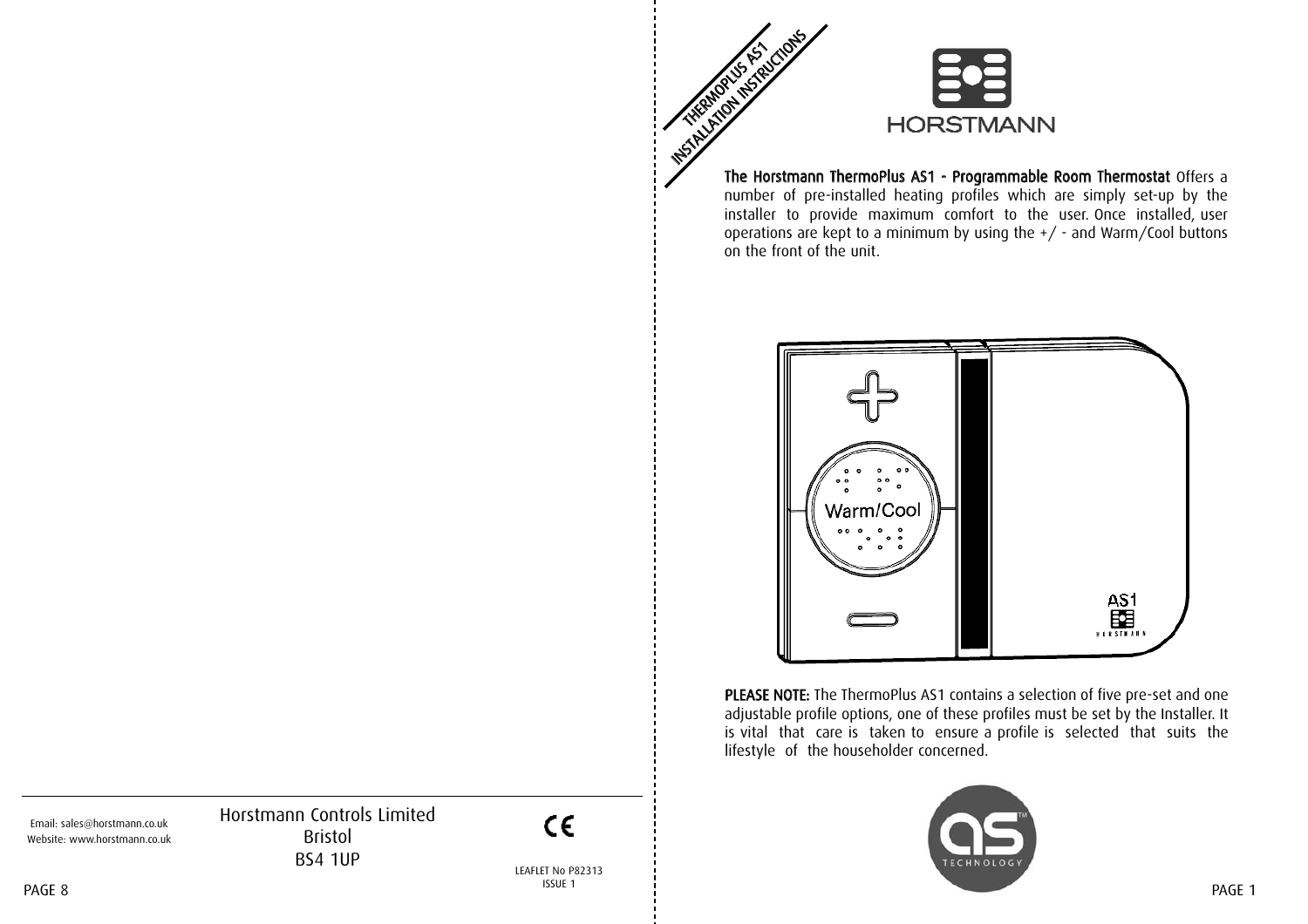#### TABLE OF CONTENTS

# ELECTRICAL CONNECTIONS -

| - INTERNAL AND EXTERNAL             | <b>PAGE 2</b>     |
|-------------------------------------|-------------------|
| <b>STANDARD WIRING DIAGRAM</b>      | PAGE <sub>2</sub> |
| <b>SPECIFIED BOILER CONNECTIONS</b> | PAGE <sub>3</sub> |
| <b>FITTING THE BACKPLATE</b>        | <b>PAGE 3</b>     |
| <b>FITTING TO BACKPLATE</b>         | PAGE <sub>3</sub> |
| <b>ELECTRICAL CONNECTIONS</b>       | PAGE 4            |
| SETTING USER PROFILES 1 - 5         | PAGE 6            |
| <b>RESET PROCEDURE</b>              | PAGE 7            |
| <b>GENERAL INFORMATION</b>          | <b>PAGE 7</b>     |
|                                     |                   |

INSTALLATION AND CONNECTION OF THE THERMOPLUS AS1 SHOULD ONLY BE CARRIED OUT BY A SUITABLY QUALIFIED PERSON. ALWAYS CONSULT THE SPECIFIC BOILER MANUFACTURERS INSTALLATION INSTRUCTIONS BEFORE COMMENCING THE INSTALLATION .

WARNING : ISOLATE MAINS SUPPLY BEFORE COMMENCING INSTALLATION

#### GENERAL INFORMATION

Before handing over the installation to the user, always ensure that the system responds correctly on all control programmes and that other electrically operated equipment and controls are correctly adjusted.

#### EXPLAIN HOW TO OPERATE THE CONTROLS AND HAND OVER THE USERS OPERATING INSTRUCTIONS TO THE USER.

# RESET PROCEDURE

PLEASE NOTE; Using this procedure will restore the ThermoPlus to the original factory programme settings, the time setting will also default to 1st January 2005.



# BACK-LIT DISPLAY

The Back-lit display will operate whenever any of the button located under the flap are pressed. There is an 80 second auto power down mode on the back light from the last button press.

# INTERNAL AND EXTERNAL WIRING CONNECTIONS

#### INTERNAL WIRING CONNECTIONS REAR VIEW OF THE THERMOPLUS





1 - CONNECTOR PINS

2 - CAPACITY LABEL

3 - PRODUCTION DATE LABEL

# FROST PROTECTION

The Blue button situated under the flap will initiate the frost protection temperature when pressed, the word 'STANDBY' will appear on the display, the thermostat has been pre-programmed with a frost protection temperature level of  $7^{\circ}$ C, this can be adjusted by using the up and down arrow buttons.

## SPECIFICATION THERMOPLUS AS1

Contact type: Micro dis-connection (Voltage Free) Contact rating: 3(1)Amps 230-240V AC Power supply: 230-240V AC 50Hz Operating Temperature range:  $0^{\circ}$ C to  $40^{\circ}$ C Temperature Control Range: 5°C to 30°C Standby Temperature: 5°C to 30°C Double insulated. Dirt protection: Normal situations. Enclosure protection: IP30 Purpose of control: Electronic thermostat

Reserve Battery Type: Lithium Case material: Thermoplastic, flame retardant Dimensions: 120mm x 90mm x 32mm Display: Liquid crystal Clock: 24 hour Display time adjustment: 1 Minute steps Switched time adjustment: 15 Minute steps Programme selection: Auto, Standby Operating periods per day (Warm): 3 Override: Instant Warm/Cool Backplate: Industry Standard Backplate PAGE 7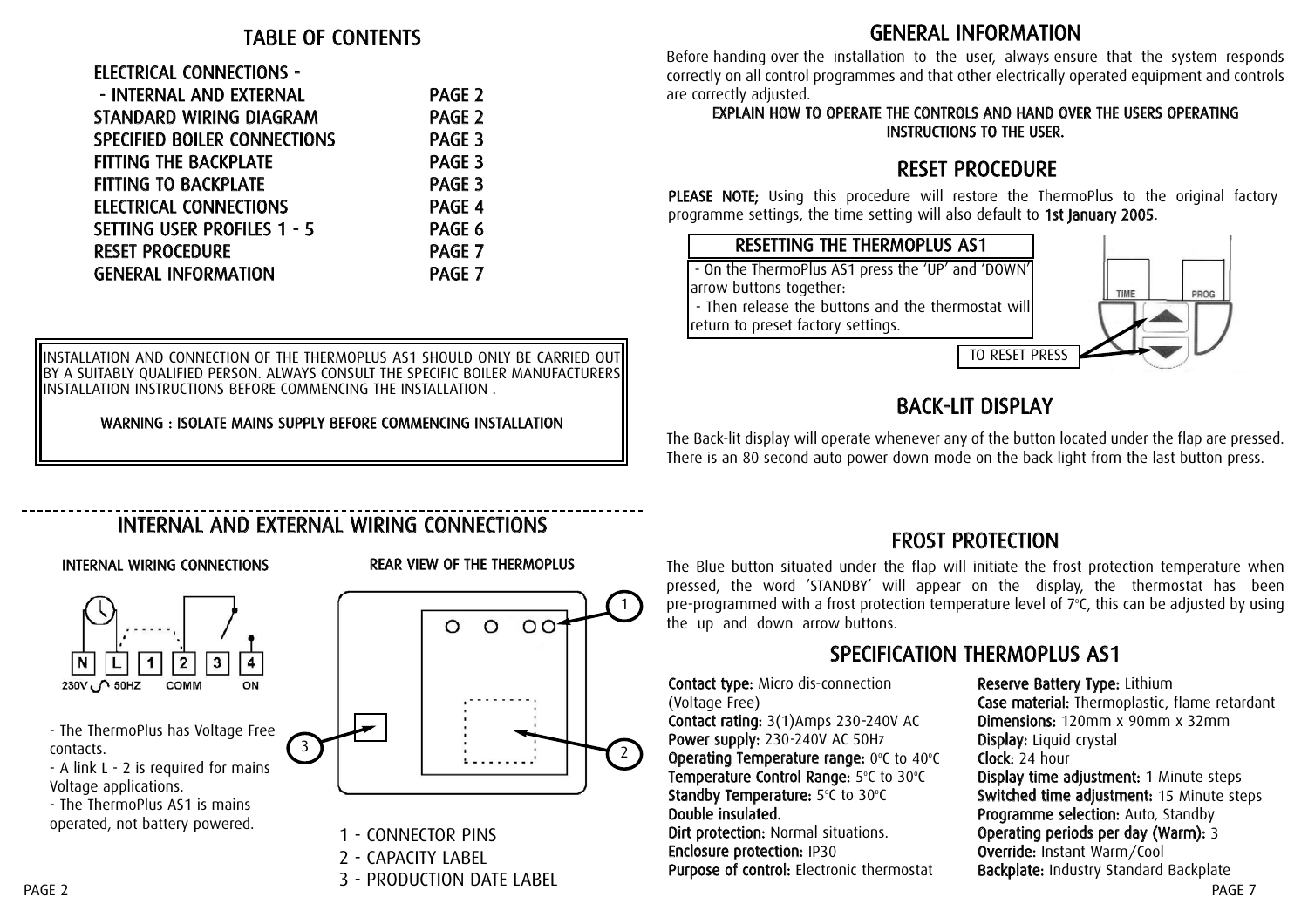## SETTING USER PROFILES - ONE TO FIVE

The ThermoPlus contains a selection of five pre-set profile options, one of these must be set by the Installer. It is vital that care is taken to ensure a profile is selected that suits the lifestyle of the householder concerned. The flow chart below is designed to easily guide you through the process of setting the required profile.

Profiles one to five are detailed on page 6 and 7 of the user guide.

PLEASE NOTE: If none of the provided profiles meet the users requirements it is possible to set a user defined profile(No.6), full details are given on page 8 of the user guide.



Profiles one to five have fixed programmes, they can be reviewed by pressing the set button once the selection process detailed above has been completed. To set a custom profile please refer to the instructions on page 8 of the user guide.

## WIRING DIAGRAMS

An example circuit diagram for a typical combination boiler installation is shown below. This diagram is schematic and should be used as a guide only.

#### Please ensure that all installations comply with the current IEE regulations and the boiler manufacturers installation instructions.

For reasons of space and clarity not every connection has been included and the diagram has been simplified, for instance some Earth connections have been omitted.



#### Typical combination boiler installation

#### FITTING THE BACKPLATE

Once the Backplate has been removed from the packaging please ensure the ThermoPlus is re-sealed to prevent damage from dust, debris etc.

The Backplate should be fitted with the wiring terminals located at the top and in a position which allows a total clearance of at least 50mm around the thermostat. The ThermoPlus should be



mounted on an internal wall approximately 1.5 metres from floor level and should be in a position away from draughts, direct heat and sunlight.

#### DIRECT WALL MOUNTING

Offer the plate to the wall in the position where the ThermoPlus is to be mounted, remembering that the Backplate fits to the left hand end of the thermostat. Mark the fixing positions through the slots in the Backplate, drill and plug the wall, then secure the plate in

PAGE 3 position. The slots in the Backplate will compensate for any misalignment of the fixings.